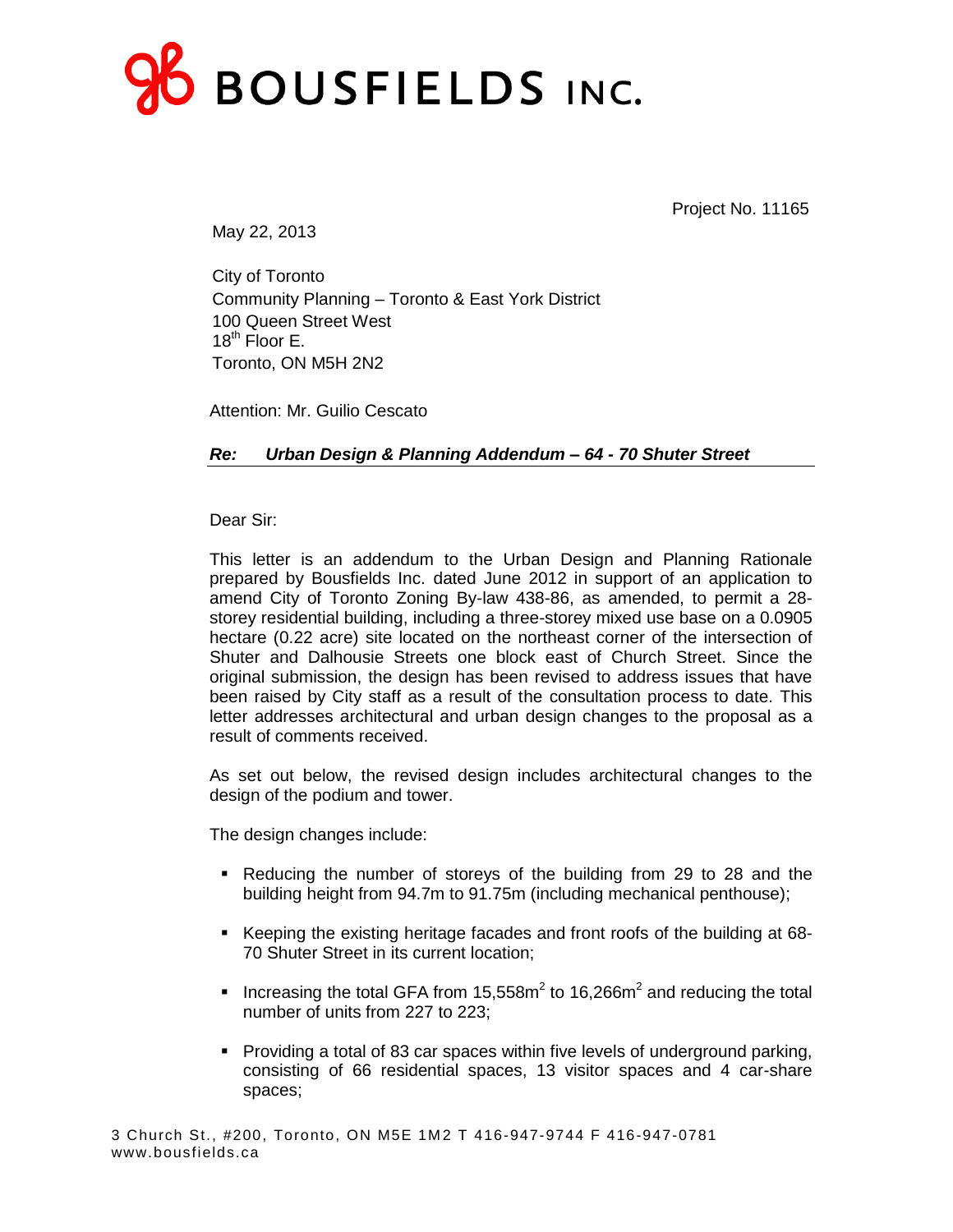

- Providing a total of 231 bicycle spaces, consisting of 186 resident spaces and 45 visitor spaces;
- Providing 12 replacement units on the  $2^{nd}$  and  $3^{rd}$  level of the podium;
- **Providing additional setbacks for the tower.**

## **Description of Revised Proposal**

The proposed design changes are evaluated below in terms of conformity with applicable built form and urban design policies and guidelines.

The following chart is a summary of key statistical changes to the proposed development:

|                                       | June 2012 submission                           | May 2013 resubmission                                     |
|---------------------------------------|------------------------------------------------|-----------------------------------------------------------|
| <b>Site Area</b>                      | $905 \; \text{m}^2$                            | $905 \; \text{m}^2$                                       |
| <b>Height</b>                         | 29-storey (94.7 m for mechanical<br>penthouse) | 28-storey (91.75 m for<br>mechanical penthouse)           |
| <b>Tower Floorplate</b>               | $596.03 \text{ m}^2$                           | $625.57 \text{ m}^2$                                      |
| <b>GFA</b><br>-residential<br>-retail | $15,471 \text{ m}^2$<br>$87 \text{ m}^2$       | $16,196 \text{ m}^2$<br>$70 \text{ m}^2$                  |
| <b>Total</b>                          | 15,558 m <sup>2</sup>                          | 16,266 m <sup>2</sup>                                     |
| <b>Vehicular Parking</b>              | 84 (5 levels of parking)                       | 83 (5 levels of parking, including<br>4 car-share spaces) |
| <b>Bicycle Parking</b>                | 209                                            | 231                                                       |
| <b>Interior Amenity</b><br>Space      | 452 m <sup>2</sup>                             | 452 m <sup>2</sup>                                        |
| <b>Exterior Amenity</b><br>Space      | $305.8 \text{ m}^2$                            | $306 \; \text{m}^2$                                       |
| <b>Residential Units</b>              | 227                                            | 223                                                       |
| <b>FSI</b>                            | 17.69                                          | 17.97                                                     |

## **The Podium**

The proposed three-storey podium incorporates the heritage façade and front roof of the building at 68-70 Shuter Street, which would contain townhouse units accessed from Shuter Street. The podium and tower have been massed to accentuate the three-dimensional character of the heritage façade along the street.

The main residential entry to the building is located at the corner of Shuter and Dalhousie Streets. Outdoor amenity space is located on the roof of the threestorey podium, adjacent and accessible to the indoor amenity space on the  $4<sup>th</sup>$ floor.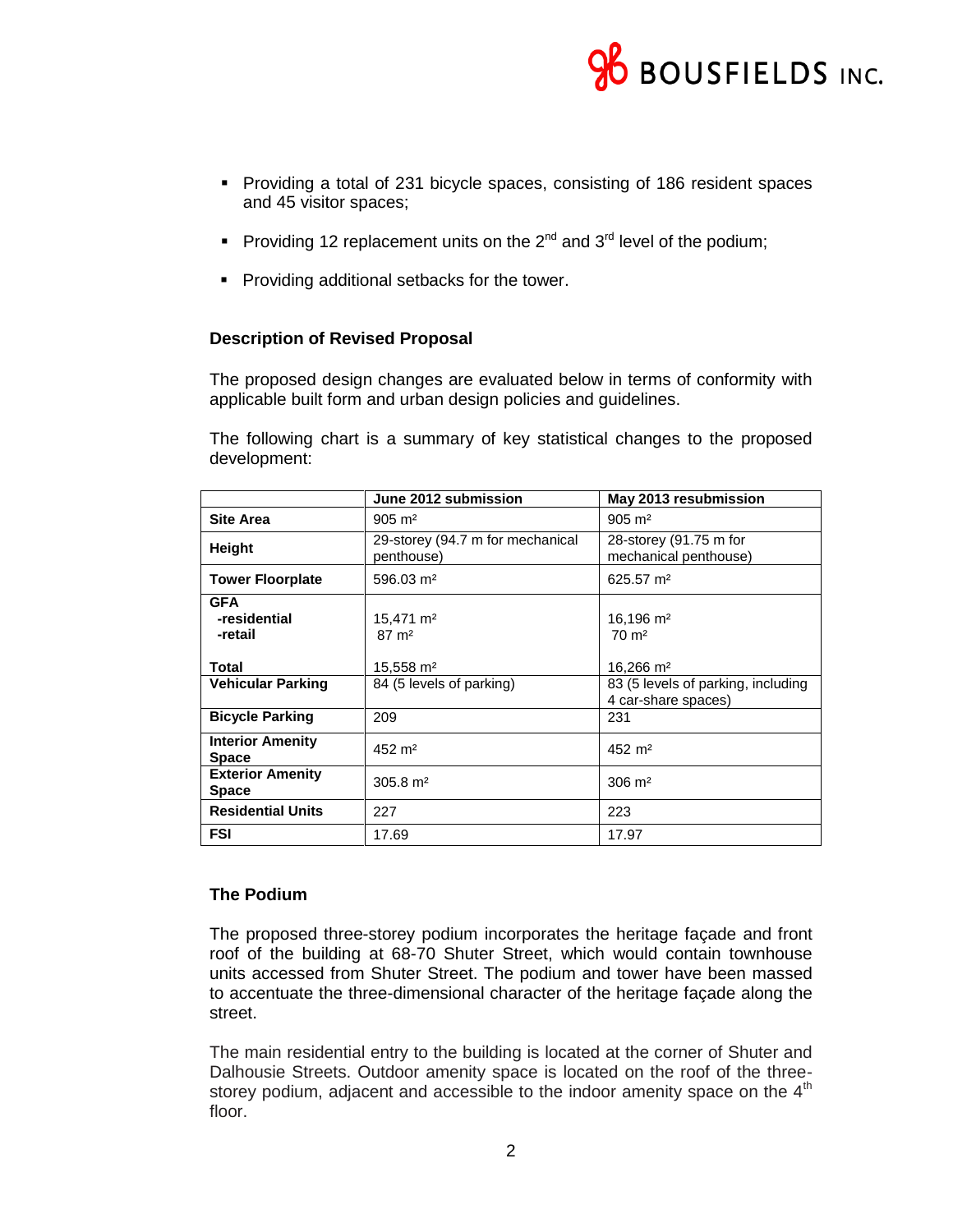

The architectural design of the podium aims to achieve a harmonious relationship with the character of the existing historical facade along Shuter Street through the mixed use of brick veneer and glazing.

## **The Tower**

The proposed 25-storey residential tower on top of the podium (to an overall height of 28 storeys or 91.75m) has been designed as a slender tower that creates an elegant addition to the skyline. The typical floor plate is approximately 625.6m $^2$ .

The location of the tower on the site and the configuration is intended to minimize the overlook and shadow impact over the 12-storey apartment building at 75 Dalhousie Street, the 15-storey residential building at 76 Shuter Street, Arena Gardens Park to the northeast and St. Michael's Cathedral on the northwest corner of Shuter and Church Streets.

At the  $4<sup>th</sup>$  and  $5<sup>th</sup>$  floor levels, the building is setback between 1.5m and 7.2m from the podium face along Shuter Street, between 1.5m and 9.9m from the podium face along Dalhousie Street, between 7m and 14m from the easterly property line and between 1.5m and 9.1m from the northerly property line.

From the  $6<sup>th</sup>$  to the 25<sup>th</sup> floors, the tower is setback a minimum of 5.5m from the easterly property line and approximately 8.7m from the residential building at 76 Shuter Street. These setbacks, in addition to the curvilinear design of the tower face at the northwest and southeast corners of the site minimizes the overlook and shadow impact over on the south façade of the building at 75 Dalhousie Street and the west façade of the building at 76 Shuter Street.

From the  $26<sup>th</sup>$  to the  $28<sup>th</sup>$  floors, the tower is set back between 2.5m and 9.9m from the podium face along Dalhousie Street and between 3m and 9.1m from the northerly property line; which minimizes the incremental shadow impact on Arena Gardens Park and St. Michael's Cathedral.

The facade treatment of the tower is comprised predominantly of clear glazing and precast cladding. The mechanical penthouse is integrated into the design of the tower.

### **Access**

Servicing and parking is located and organized in a way to minimize their impact on the subject property and surrounding properties. Both service entry and the residential parking ramp are accessed from Dalhousie Street and internal to the building. The loading bays will continue to be located in a covered area within the site and are accessed from Dalhousie Street.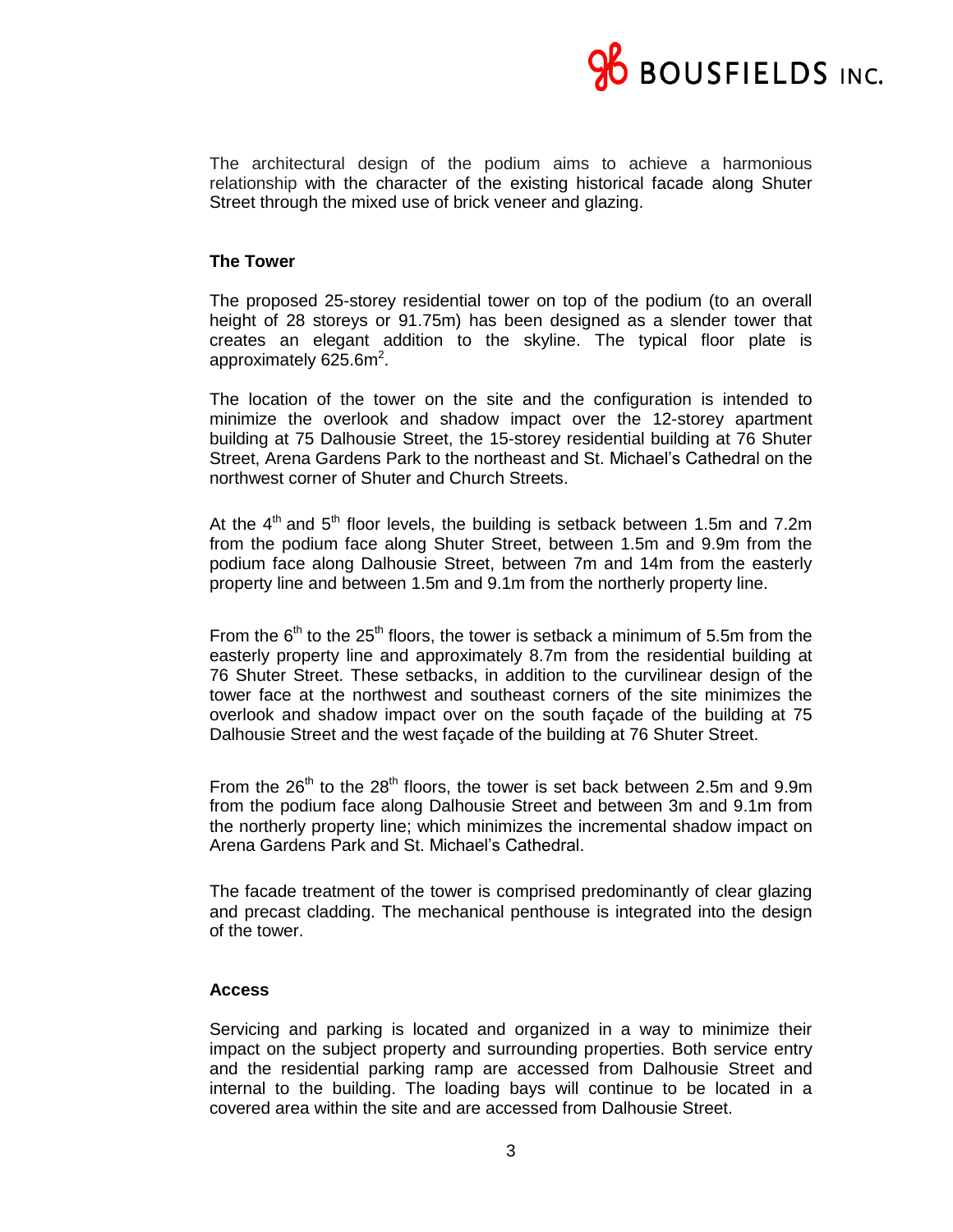

The underground garage will now accommodate a total of 83 parking spaces. A total of 231 bicycle parking spaces are proposed with 45 spaces at the ground floor level.

## **Urban Design Analysis**

From an urban design perspective, the proposed redevelopment will result in a good street relationship and appropriate built form transition. The point tower/podium building form and proposed architecture is consistent with the applicable urban design policies and guidelines.

With respect to the applicable Official Plan policies (Policies 3.1.2(1), 3.1.2(2), 3.1.2(3), 3.1.2(4), 3.1.2(5), 3.1.3(1) and 4.5(2)), the proposed design will:

- Locate the proposed podium parallel to both Shuter Street and Dalhousie Street, with a consistent setback along the street frontages;
- The main entrance of the 28-storey residential/condominium building on Shuter Street, clearly visible and directly accessible from the public sidewalk;
- The main entrance to the retail space will be accessible from Shuter Street public sidewalk, maintaining a strong-street-related relationship;
- The proposed scale, materiality and street-related uses of the base will complement the materiality, scale, pattern and land use type along Shuter and Dalhousie Street, and will create an attractive, comfortable and safe pedestrian environment;
- The tower will have a small floorplate of approximately 625.6m<sup>2</sup>, reducing the incremental shadow impact;
- The massing and architectural expression of the tower element is distinguished from the base element by stepbacks, architectural articulation, and reduced overall floorplates;
- Siting and massing of the podium and tower will provide appropriate separation between the proposal and surrounding buildings and will adequately limit the light, view and privacy impacts on these buildings and on Arena Gardens Park;
- The proposed podium incorporates the heritage façade and front roof of the building at 68-70 Shuter Street. The heritage element will provide entrances to two townhouses. A Heritage Impact Analysis has been prepared by E.R.A. Architects Inc. and dated May 2013. It concludes that 68-70 Shuter Street is a good example of the Georgian style and an important reminder of the historical appearance of the block;
- **Service areas and garbage storage will be screened from adjacent streets** and properties by integrating them within the building; and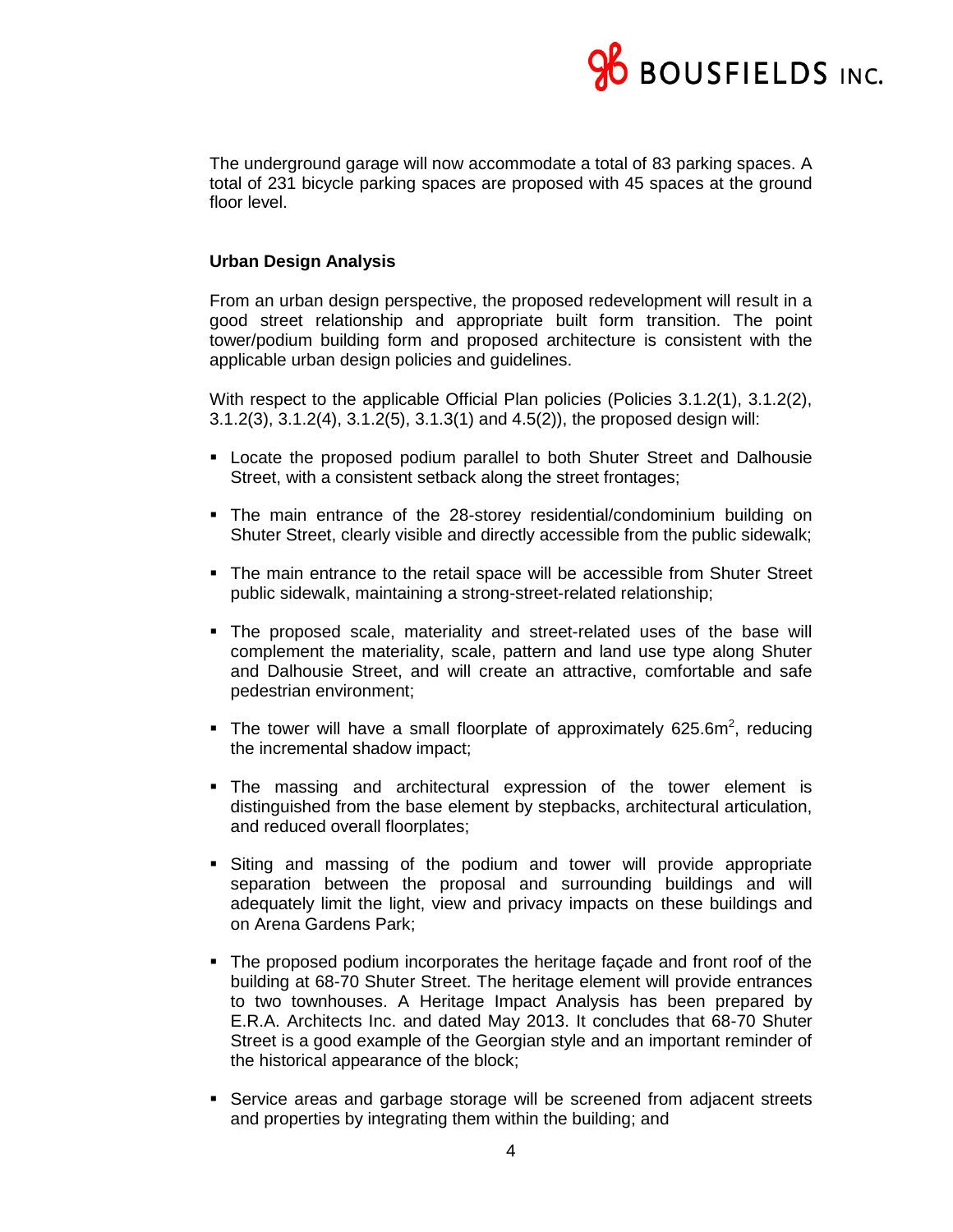

• All parking will be provided underground.

# **Light, View and Privacy (LVP)**

The proposed development creates appropriate light, view, privacy conditions to the neighbouring developments.

In force since the early 1990's, light, view and privacy setbacks requirements contained in the Commercial Residential (CR) section of the zoning by-law are three inter-related but distinct considerations that have to do with achieving an acceptable amount of daylight, view and privacy through the space in front of a residential window in a CR area. As described above, to satisfy LVP considerations, the CR zoning requires a minimum setback of 5.5m from an interior property line to the window of a dwelling unit (other than a kitchen or bathroom window), and a minimum 11m window-to-window separation distance between windows on the same lot. If a wall contains no residential windows, it can be built to the interior property line.

Essentially, the zoning requires a minimum of 5.5m of space in front of a window to achieve an acceptable amount of daylight, and 11m of space between facing windows to achieve an adequate level of privacy.

Directly north of the site, the 12-storey end wall of a slab apartment building that fronts onto Dalhousie Street (75 Dalhousie Street) is set back approximately 6.0m from the shared property line. The residential units in that building are oriented to generally face in an east west direction.

From the  $6<sup>th</sup>$  to the 25<sup>th</sup> floors, the tower face of the proposed building is built to the property line. The existing spatial setback of approximately 6.0m on 75 Dalhousie Street satisfies the CR requirements.

Directly east of the site, the 15-storey residential building (76 Shuter Street) includes a four-storey base. As permitted by the CR zoning, the base is a blank wall along the shared property line with the subject site. Above the fourth level, the west façade of the 9-storey building is setback by 3.0m and contains residential balconies centrally inset (1.5m) in a blank wall on each floor level. This setback to the windows is less that the zoning requirement. The top two storeys, containing windows, are setback by an additional 3m.

The sidewall of the proposed podium is a three-storey blank wall built to the shared property line with 76 Shuter Street. Above the podium level, the tower element containing windows facing 76 Shuter Street is setback 7m from the shared property line (at the  $4<sup>th</sup>$  and  $5<sup>th</sup>$  floor levels) and 5.5m from this property line (from the  $6<sup>th</sup>$  to the 28<sup>th</sup> floor levels) (satisfying the 5.5m required by the zoning), and satisfying the CR requirements.

In addition to the proposed setback, the curvilinear design of the tower face at the southeast and northwest corners of the site minimizes the overlook and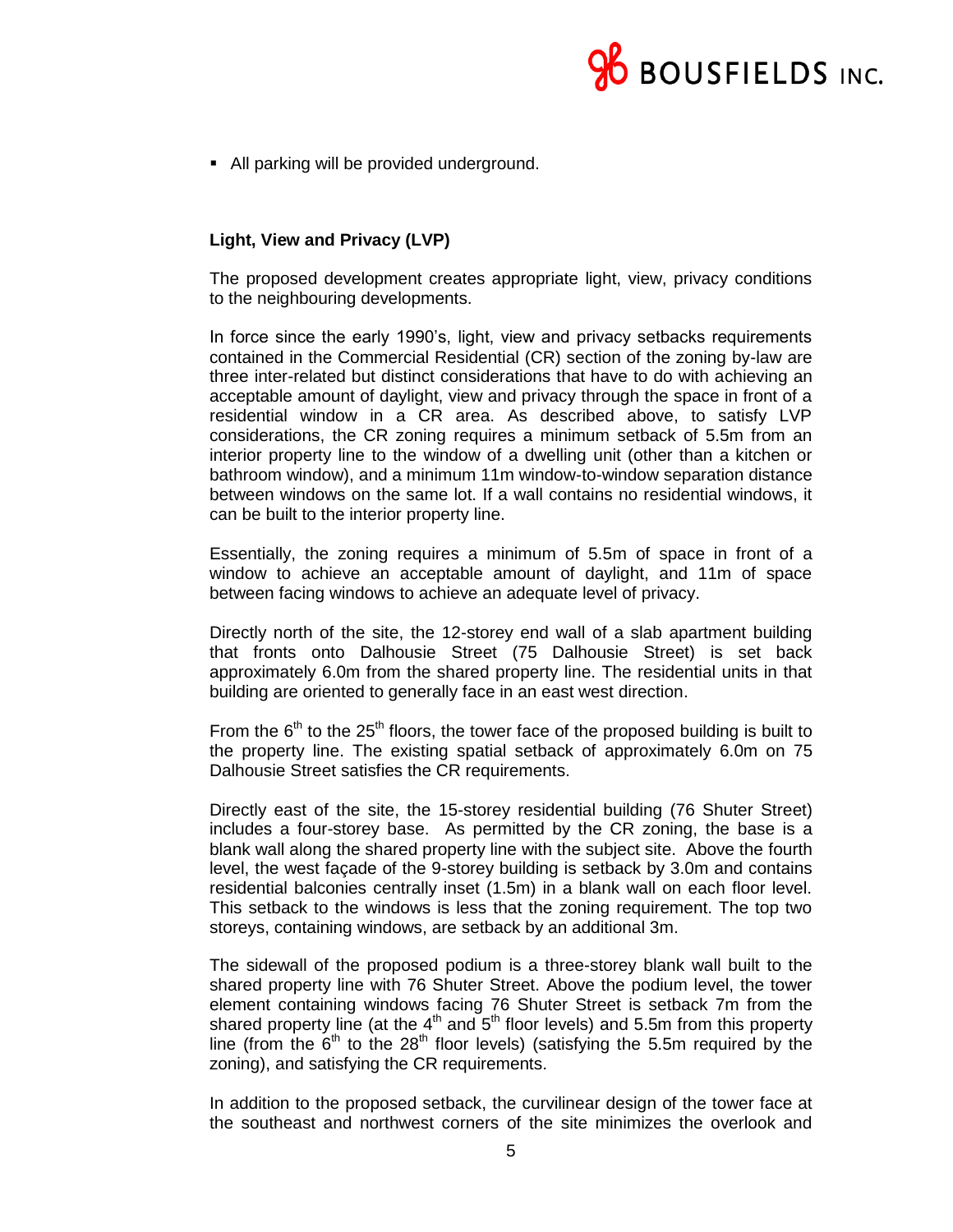

shadow impact over the south façade of the building at 75 Dalhousie Street and the west façade of the building at 76 Shuter Street.

### Site-specific Zoning By-law 1996-0064

Site-specific Zoning By-law 1996-0064 was approved by City Council in 1996 to amend Zoning By-law 438-86 to permit the construction of an 11-storey residential building accommodating a maximum of 90 dwelling units on the subject site.

Although the 46m height contained in Zoning By-law 438-86 would have permitted the construction of the 11-storey (32.2m) building height and the overall mechanical penthouse height (39.5m), the proposed residential gross floor area of 5,385  $m^2$ , being a coverage of approximately 5.7x, exceeded the permitted density of 5.0x contained in Zoning By-law 438-86.

The zoning envelope contained in Zoning By-law 1996-0064 is quite detailed and based closely on the approved building scheme (often referred to as "shrink-wrapping"). It is built as a blank wall along the north property line to a height of 29.5m; and is setback 3.2m to a height of 29.5m along the east property line. The zoning does not indicate whether this wall was to be blank or contain windows.

The building permitted by site-specific Zoning By-law 1996-0064 has not been built. However, if a development conforming to site-specific Zoning By-law 1996-0064 was to be built on the subject site, the resulting building would have adverse impacts regarding light, view and privacy on both the south façade of the building at 75 Dalhousie Street and the west façade of the building at 76 Shuter Street.

### Shadow Impact

A shadow study has been carried out by Page + Steele / IBI Group Architects. The study has been conducted at hourly intervals from 9:18 am to 4:18 pm on December  $21^{st}$ , from 8:18 am to 6:18 pm on March/September  $21^{st}$  (the equinox) and from 7:18 am to 6:18 pm on June 21 $^{\rm st}$ .

The following assumptions have been made in the generation of the model:

- **Proposal includes 28-storey tower and 3 storey podium**
- Adjacent "approved" developments have been modeled including the three 28-storey towers at 30 Mutual Street & 88 Queen Street East and the 36 storey tower at 56 Queen Street East & 51 Bond Street
- Undeveloped sites including the subject site have heights as prescribed in City of Toronto Zoning By-law 438-86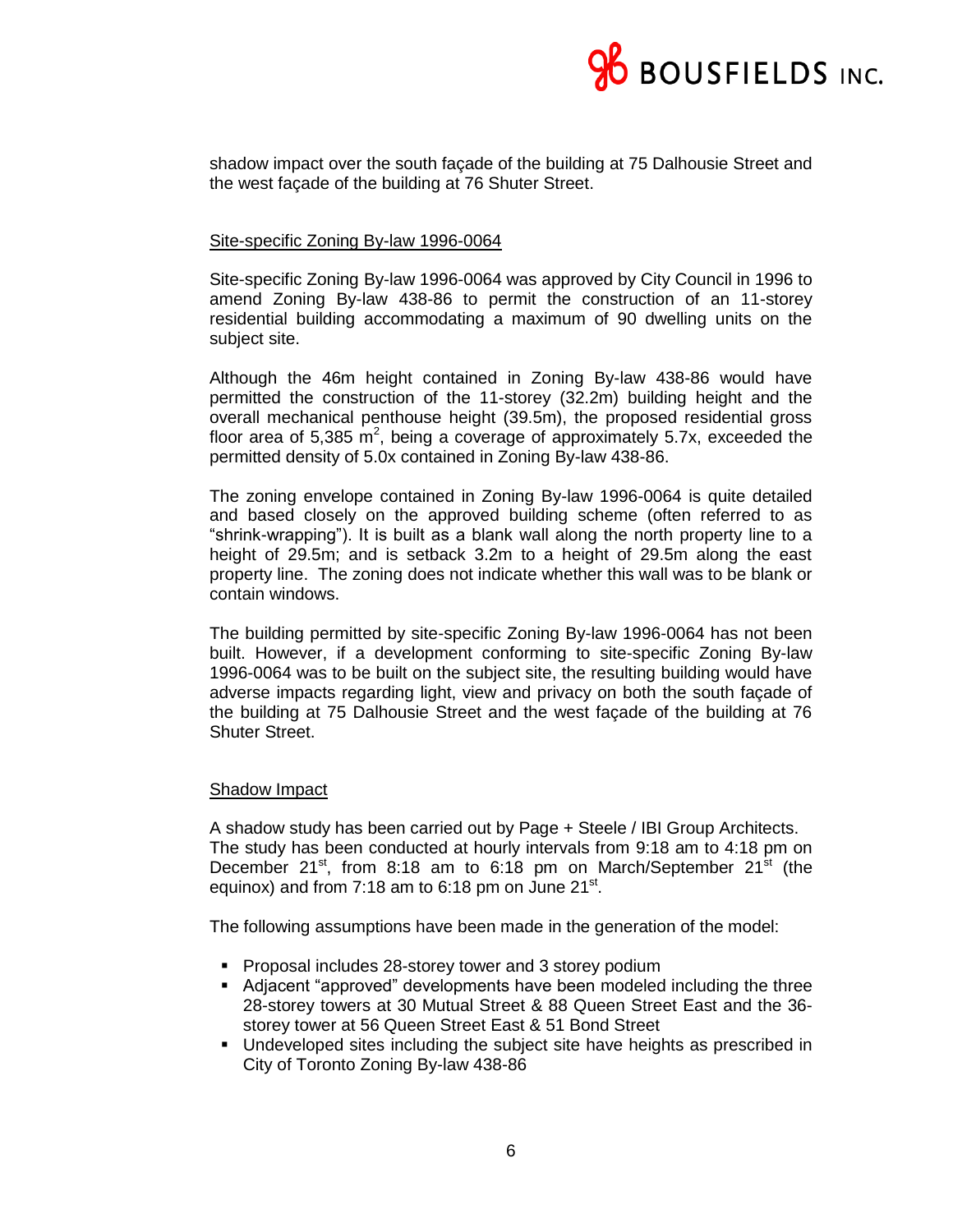

The study demonstrates that, due to the site's separation distance from the closest Neighbourhoods designations and intervening buildings, there would be no shadow impact on Neighbourhoods at the equinoxes.

The study also demonstrates that, due to tower's location and orientation, there would be minimal incremental shadow impact on Arena Gardens Park and St. Michael's Cathedral.

Between the hours of 1:18 to 2:18 pm on March/September 21<sup>st</sup> and June 21<sup>st</sup>, there would be incremental shadowing on Arena Gardens Park. The shadow generally falls at the north side of the park and moves quickly due to the form and mass of the tower. Between the hours of 2:18 to 3:18 pm on March/September  $21<sup>st</sup>$  and June  $21<sup>st</sup>$ , there would be only modest-incremental shadowing on the park which generally falls at the south side of the park.

Between the hours of 7:18 to 9:18 am on June  $21<sup>st</sup>$ , there would be incremental shadowing on St Michael's Cathedral. The shadow on the Cathedral will marginally increase the shadow already generated by the surrounding buildings and by the as-of-right zoning permissions for the subject site and the vacant site to the west. By 10 am on June  $21^{st}$ , the shadow from the proposed development no longer affects the Cathedral.

Based on the foregoing, it is our opinion that the shadow impacts satisfy the Official Plan criteria of being "adequately limited".

## **City-wide Tall Building Design Guidelines (March 2013)**

The city-wide Tall Building Design Guidelines was adopted by City Council on May 8, 2013. The Guidelines update and replace the "Design Criteria for the Review of Tall Building Proposals" (2006) and the "Downtown Tall Buildings Vision and Performance Standards Design Guidelines" (2012).

Area-specific aspects of the Downtown Guidelines will remain in a consolidated, companion guideline renamed the "Downtown Tall Buildings: Vision and Supplementary Design Guidelines" (2013).

The city-wide Tall Building Design Guidelines will be used together with the Downtown Tall Buildings: Vision and Supplementary Design Guidelines to evaluate tall building development within the Downtown Design Guidelines boundary area.

The proposed development substantially addresses the applicable set of performance measures set out in the city-wide Tall Building Guidelines.

*Section 1.1 (Context Analysis) Evaluate the existing and planned context and demonstrate how the proposed building responds to the patterns, opportunities, and challenges within the surrounding area.*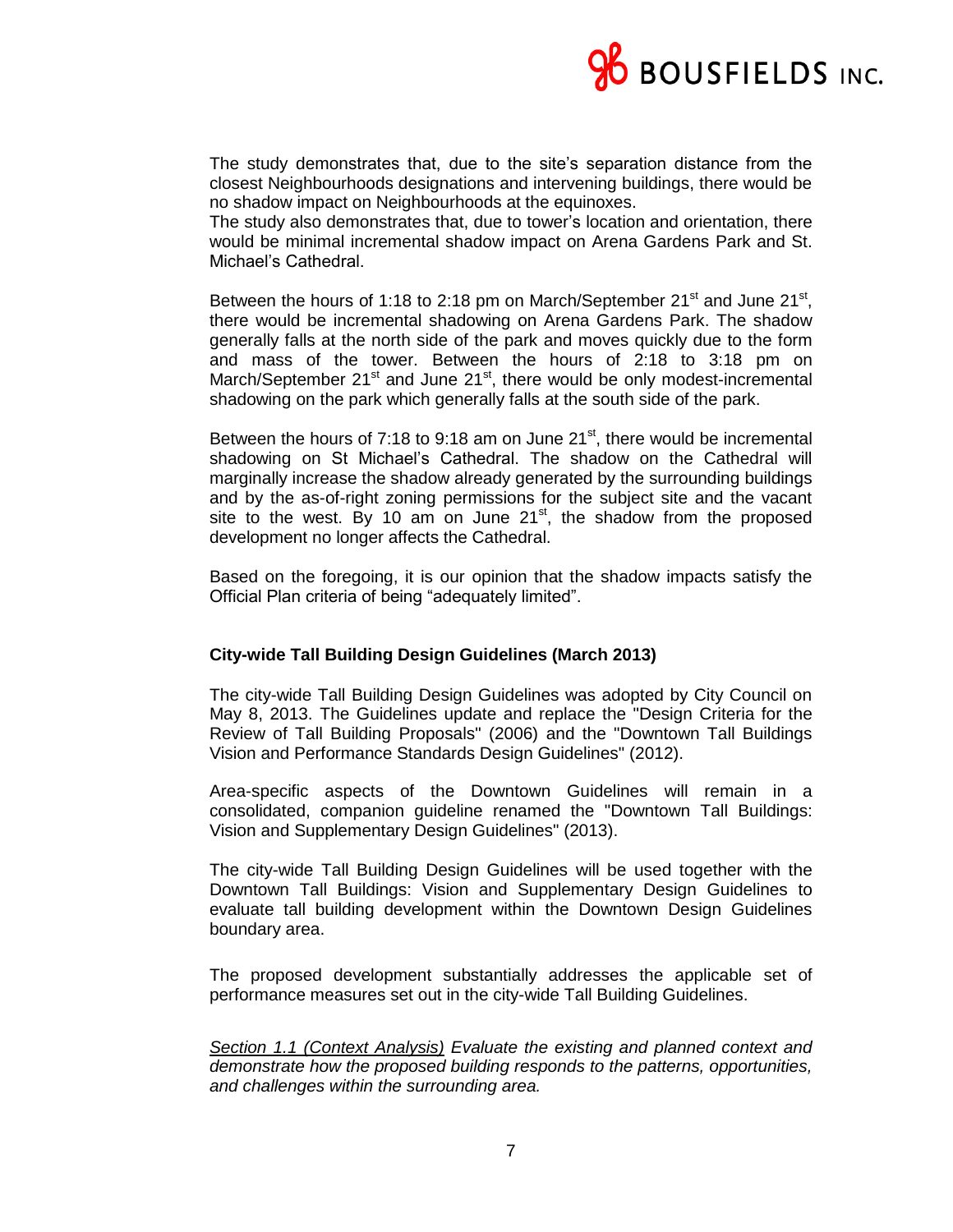

 The subject site is located on the northeast corner of Shuter and Dalhousie Streets in the westerly portion of the east Downtown area. The site is 300 metres east of Yonge Street and 250 metres from Ryerson University.

*Section 1.3 (Fit and Transition in Scale) Ensure tall buildings fit within the existing or planned context and provide an appropriate transition in scale down to lower-scaled buildings, parks, and open space.*

 From a built form perspective, the subject site is a contextually appropriate location for the proposed tall building. At the scale of the block, transition is achieved by the creation of a base building of an appropriate scale; as illustrated by the architectural drawings, it contains appropriate articulation; and with the tower forms setback to the base and is within a higher-rise scale of development located and approved in the surrounding area and adjacent to Shuter Street.

*Section 1.4 (Sunlight and Sky View) Locate and design tall buildings to protect access to sunlight and sky view within the surrounding context of streets, parks, public and private open space, and other shadow sensitive areas.*

 A shadow study has been carried out by Page + Steele / IBI Group Architects. The study and its results have been discussed in detail earlier in this letter.

*Section 1.6 (Heritage Properties and Heritage Conservation Districts) Locate and design tall buildings to respect and complement the scale, character, form and setting of on-site and adjacent heritage properties and Heritage Conservation Districts (HCDs).*

 The proposed podium incorporates the heritage façade and front roof of the building at 68-70 Shuter Street. The heritage element will provide entrances to two townhouses. A Heritage Impact Analysis has been prepared by E.R.A. Architects Inc. and dated May 2013.

*Section 2.1 (Building Placement) Locate the base of tall buildings to frame the edges of streets, parks, and open space, to fit harmoniously with the existing context, and to provide opportunities for high quality landscaped open on-site.*

 The base elements extends the length of the site along the Shuter Street and Dalhousie Street frontages and is located parallel to both street frontages.

*Section 2.2 (Building Address and Entrances) Organize tall buildings to existing*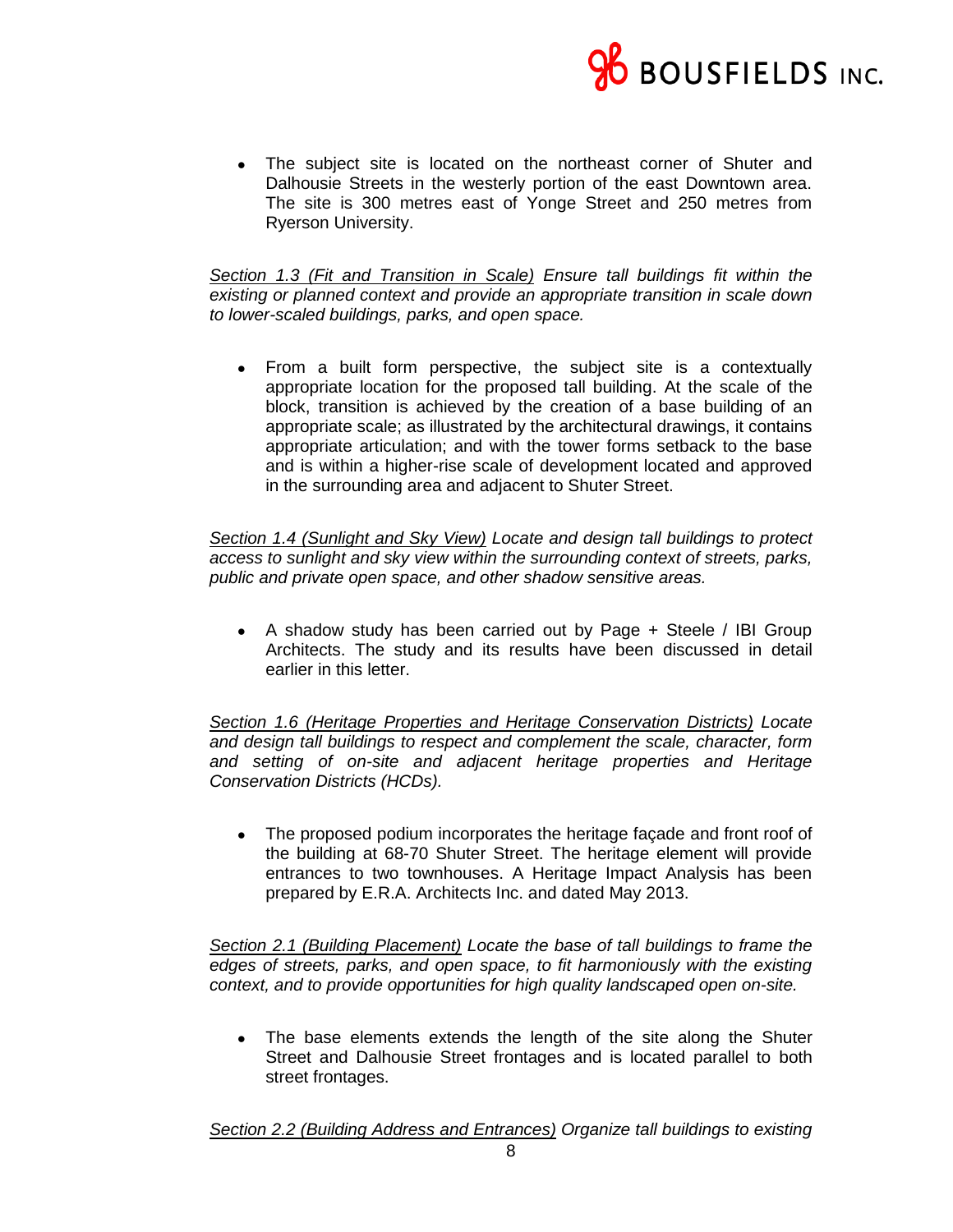

*or new public streets for address and building entrances. Ensure primary building entrances front onto public streets, are well-defined, clearly visible, and universally accessible from the adjacent public sidewalk.*

 The proposal creates a street-related building face along all street frontages, with a portion of the Dalhousie frontage devoted to retail uses. Retail entrance and the residential entrance are clearly defined.

*Section 2.3 (Site Servicing, Access, and Parking) Locate "back of house" activities, such as loading, servicing, utilities and vehicle parking, underground or within the building mass, away from the public realm and public view.*

• The impact of servicing and parking on the public realm is minimized. Parking is located underground in garage consisting of five levels. Access to the residential parking garage occurs within the building area from Dalhousie Street. Loading bays are located in a covered area within the site and are accessed from Dalhousie Street.

*Section 2.4 (Publicly Accessible Open Space) Provide grade-related, publically accessible open space within the tall buildings site to complement, connect, and extend the existing network of public streets, parks, and open space.*

• The proposal creates a distinctive and attractive street-related building face along Shuter and Dalhousie Streets with soft landscaping appropriate to the townhouse units and building face along Shuter Street. The grade-related uses will help animate the pedestrian-level streetscape.

*Section 2.5 (Private Open Space) Provide a range of high-quality, comfortable private and shared outdoor amenity space throughout the tall building site.*

 The proposal includes a variety of landscaped roof areas consisting of green roofs and amenity spaces.

*Section 2.6 (Pedestrian and Cycling Connections) Provide comfortable, safe, and accessible pedestrian and cycling routes through and around the tall building site to connect with adjacent routes, streets, parks, open space, and other priority destinations, such as transit and underground concourses.*

 The base building is at an appropriate scale; contains appropriate articulation, as illustrated by the architectural drawings; and contains grade-related uses which animate the pedestrian-level streetscape. Bicycle parking will be provided on the ground floor of the building.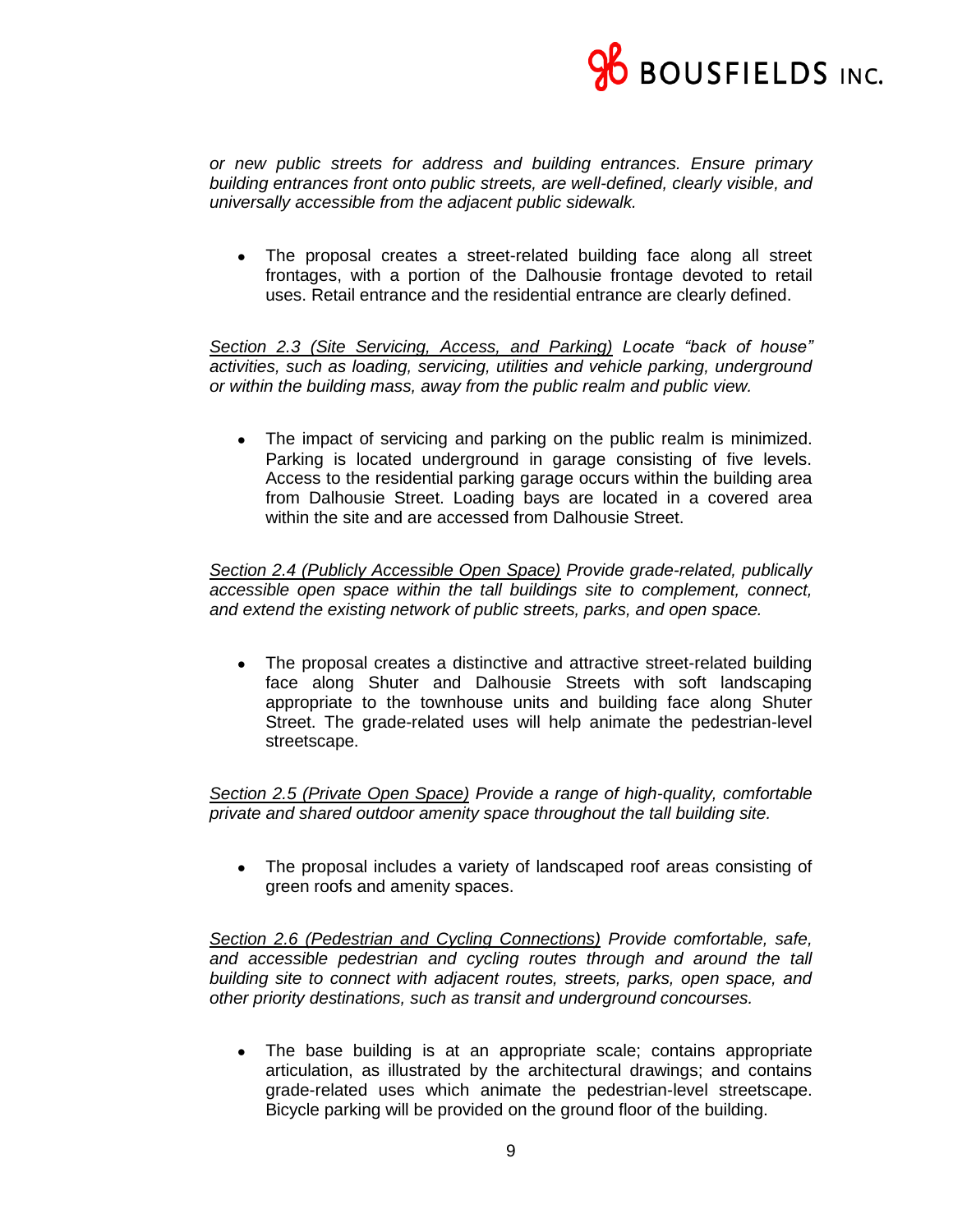

*Section 3.1.1 (Base Building Height and Scale) Design the base building to fit harmoniously within the existing context of neighbouring building heights at the street and to respect the scale and proportion of adjacent streets, parks, and public or private open space.*

• This is addressed with the creation of a 3-storey base element along the Shuter and Dalhousie Street frontages.

*Section 3.1.2 (Street Animation) Line the base building with active, graderelated uses to promote a safe and animated public realm.*

 The proposal creates a distinctive and attractive street-related building face along all street frontages with soft landscaping appropriate to the grade-related uses, which will in turn will help animate the pedestrianlevel streetscape.

*Section 3.1.3 (First Floor Height) Provide a minimum first floor height of 4.5 metres, measured floor-to-floor from average grade*

The height of the first floor is 4.6m.

*Section 3.1.4 (Façade Articulation and Transparency) Articulate the base building with high-quality materials and design elements that fir with neighbouring buildings and contribute to a pedestrian scale. Provide clear, unobstructed views into and out from ground floor uses facing the public realm.*

• This is addressed through location of the street-related retail uses along the Dalhousie street frontage and the main entrance to the residential building along Shuter Street, clearly visible and directly accessible from the public sidewalk.

*Section 3.1.5 (Public-Private Transition) Design the base building and adjacent setback to promote an appropriate level of visual and physical access and overlook reflecting the nature of building use at grade.*

• The transition between the private and public realm is achieved through soft landscaping appropriate to the townhouse uses and building face along Shuter Street.

*Section 3.2.1 (Floor Plate Size and Shape) recommends that tower floor plates be limited to 750 square metres or less per floor, including all built area within the building, but excluding balconies.*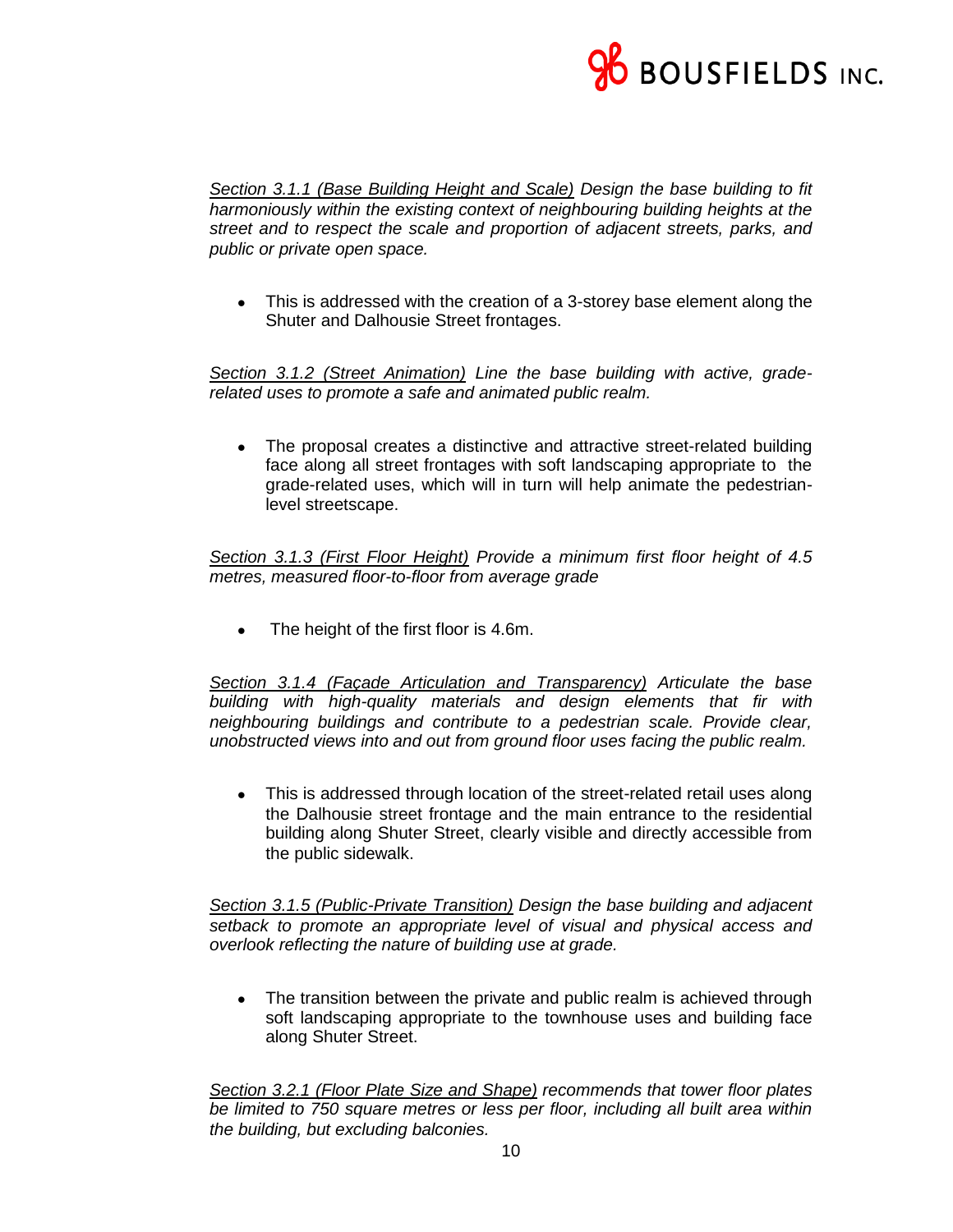

• The proposed tower floor plate is approximately  $625.6m^2$ . The tower includes articulation to break up the building mass and add visual interest.

*Section 3.2.2 (Tower Placement) Place towers away from streets, parks, open space, and neighbouring properties to reduce visual and physical impacts of the tower and allow the base building to be the primary defining element for the site and adjacent public realm.*

• The tower is articulated and stepped back from the podium. Due to the curvilinear design of the tower face at the northwest and southeast, the tower setbacks varies. At the  $4<sup>th</sup>$  and  $5<sup>th</sup>$  floor levels, the building is setback between 1.5m and 7.2m from the podium face along Shuter Street, between 1.5m and 9.9m from the podium face along Dalhousie Street, between 7m and 14m from the easterly property line and between 1.5m and 9.1m from the northerly property line.

From the  $6<sup>th</sup>$  to the 25<sup>th</sup> floors, the tower is setback between 0m and 7.2m from the podium face along Shuter Street, between 0m and 9.9m from the podium face along Dalhousie Street, between 5.5m and 14m from the easterly property line and between 0m and 9.1m from the northerly property line.

From the  $26<sup>th</sup>$  to the  $28<sup>th</sup>$  floors, the tower is setback between 0m and 7.2m from the podium face along Shuter Street, between 2.5m and 9.9m from the podium face along Dalhousie Street, between 5.5m and 14m from the easterly property line and between 3m and 9.1m from the northerly property line. These setbacks, in addition to the curvilinear design of the tower face at the northwest and southeast corners of the site minimizes the overlook and shadow impact over the surrounding buildings and Arena Gardens Park to the northeast.

*Section 3.2.3 (Separation Distances) Setback tall building towers 12.5 metres or greater from the side and rear property lines or centre line of an abutting lane. Provide separation distance between towers on the same site be 25 metres or greater, measured from the exterior wall of buildings, excluding balconies.*

• The city-wide Tall Building Guidelines suggests a separation distance of 25 metres between building towers which incorporates the 11-metre LVP requirements of the zoning with additional separation for skyview from grade.

As discussed earlier in this letter, the separation distance of the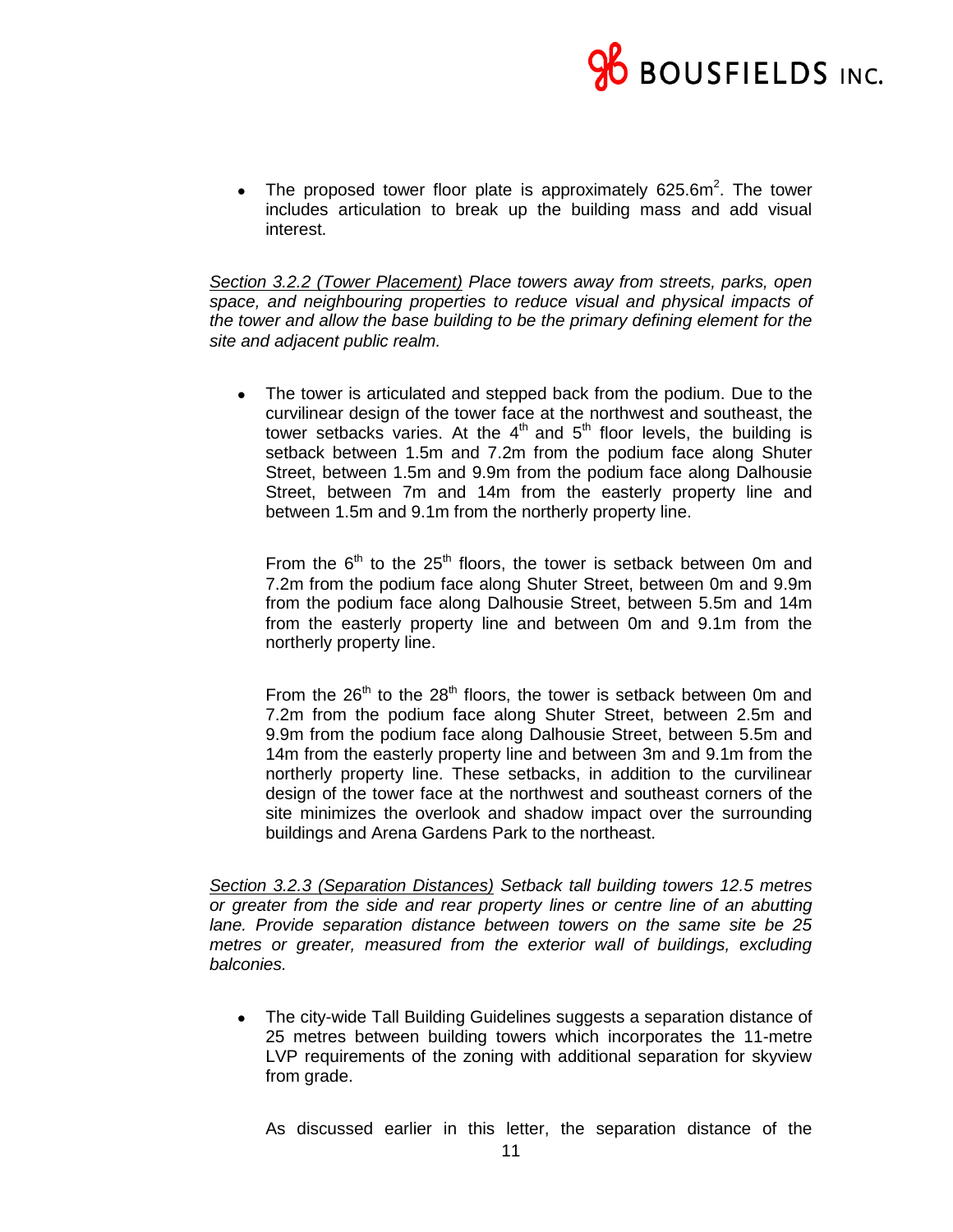

proposed 28-storey tower satisfies the long-established Light, View, Privacy (LVP) setback requirements of the zoning by-law.

With respect to the 25-metre separation distance recommended by the Tall Building Guidelines, while larger development parcels can generally accommodate towers having a minimum of 12.5-metre setback from the side and rear yards (thereby ensuring a 25-metre separation from towers on adjacent parcels which also provide minimum 12.5-metre setbacks), it may not be possible to provide 12.5-metre setbacks on smaller sites, but as in this case to still achieves the intent of the separation distance between towers.

The proposed tower will not be within 25m of any existing tall building and there is no ability to develop a future tall building to the north and east. The vacant site on the west side of Dalhousie Street could be built as a tall tower and achieve a 25m separation distance. In addition it would not detract from the visual character of the skyline in this area as seen from the street or adjacent buildings on other sites.

*Section 3.2.4 (Tower Orientation and Articulation) Organize and articulate tall building towers to promote design excellence, innovation, and sustainability.*

• The proposed tower has been designed as a slender tower that fits well in its surrounding context and creates an elegant addition to the skyline.

*Section 3.2.5 (Balconies) Design balconies to maximize usability, comfort, and building performance, while minimizing negative impacts on the building mass, public realm, and natural environment.*

 All balconies are integrated into the architectural quality of the tower facades with a combination recessed and projecting balconies appropriately located along the east, west, north and south sides.

*Section 3.3 (Tower Top) Design the top of tall buildings to make an appropriate contribution to the quality and character of the city skyline. Balance the use of decorative lighting with energy efficiency objectives, the protection of migratory birds, and the management of artificial sky glow.*

• The top three storeys are further setback from the main tower face. The mechanical penthouse will be integrated into the design of the tower.

*Section 4.1 (Streetscape and Landscape) Provide high-quality, sustainable streetscape and landscape design between tall building and adjacent streets, parks, and open space.*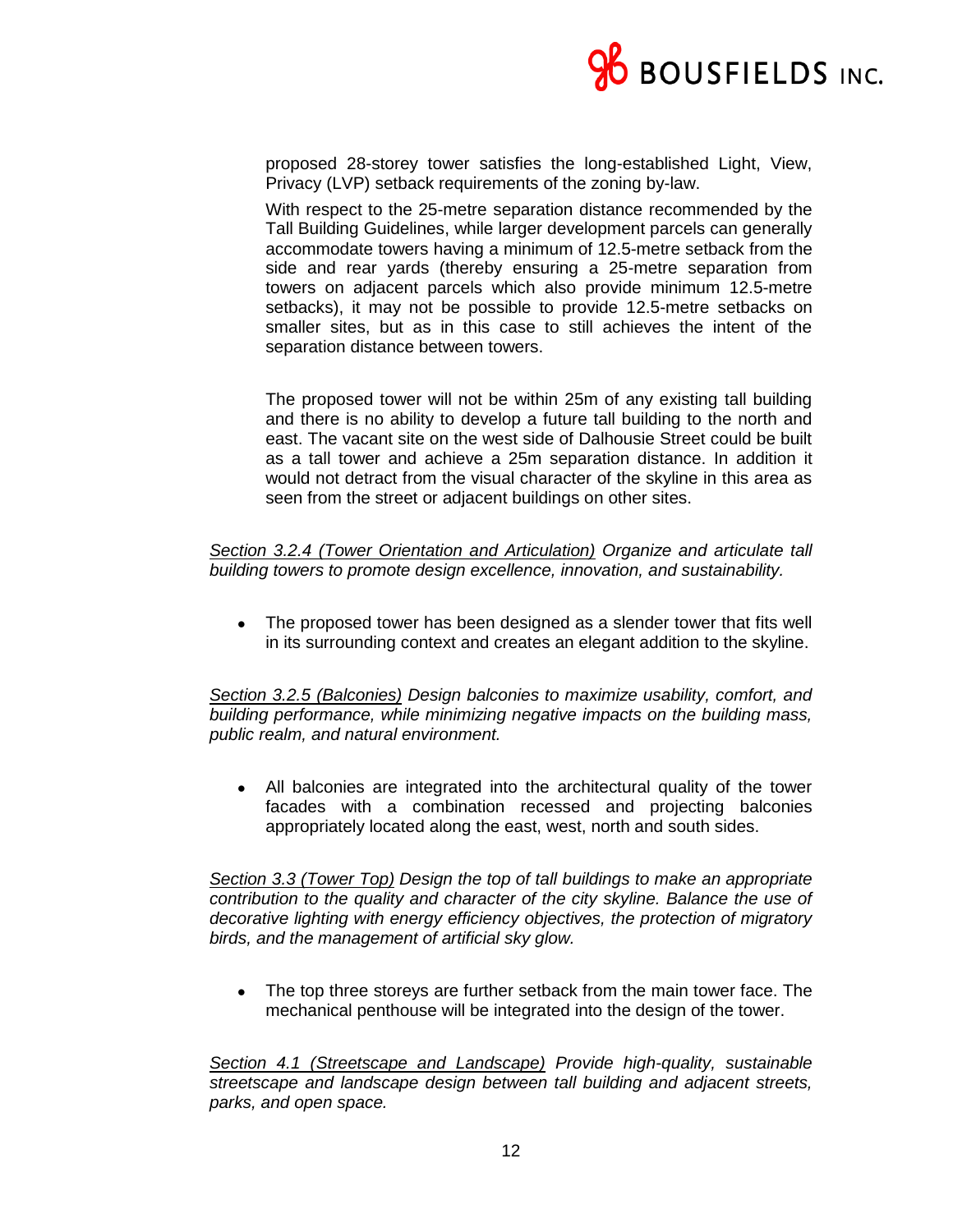

 The proposal creates street-related residential building face along Shuter and Dalhousie Streets with soft landscaping appropriate to the townhouse uses and building face along Shuter Street.

Section 4.2 (Sidewalk Zone) *Provide adequate space between the front of the building and adjacent street curbs to safely and comfortably accommodate pedestrian movement, streetscape elements, and activities related to the uses at grade.*

 As the existing heritage façade of the building at 68-70 Shuter Street has been kept in its current location, a significant portion of the building face will be set back 2m from the property line along Shuter Street and will have a minimum sidewalk dimension of 5m.

*Section 4.3 (Pedestrian Level Wind Effects) Locate, orient, and design tall building to promote air circulation and natural ventilation, yet minimize adverse wind conditions on adjacent streets, parks and open space, at building entrances, and in public and private outdoor amenity areas.*

 The proposed buildings of articulated and stepped towers setback from the edge of the podiums will help ensure that there are no unacceptable wind conditions.

*Section 4.4 (Pedestrian Weather Protection) Ensure weather protection elements, such as overhangs and canopies, are well-integrated into building design, carefully designed and scaled to support the street, and positioned to maximize function and pedestrian comfort.*

 Canopies are provided over the main entrance to the residential building.

In summary, the proposed design strategy and its constituent elements satisfies the intent of the guidelines contained in the city-wide Tall Building Design Guidelines and constitutes good urban design practice.

# **Downtown Tall Building Guidelines (July 2012)**

The Downtown Tall Buildings Design Guidelines have been consolidated and replaced by the city-wide Tall Building Design Guidelines (2013).

Most of the performance standards found in the Downtown Tall Buildings Guidelines have been incorporated into the city-wide Tall Buildings Guidelines. Performance standards that have not been incorporated because they have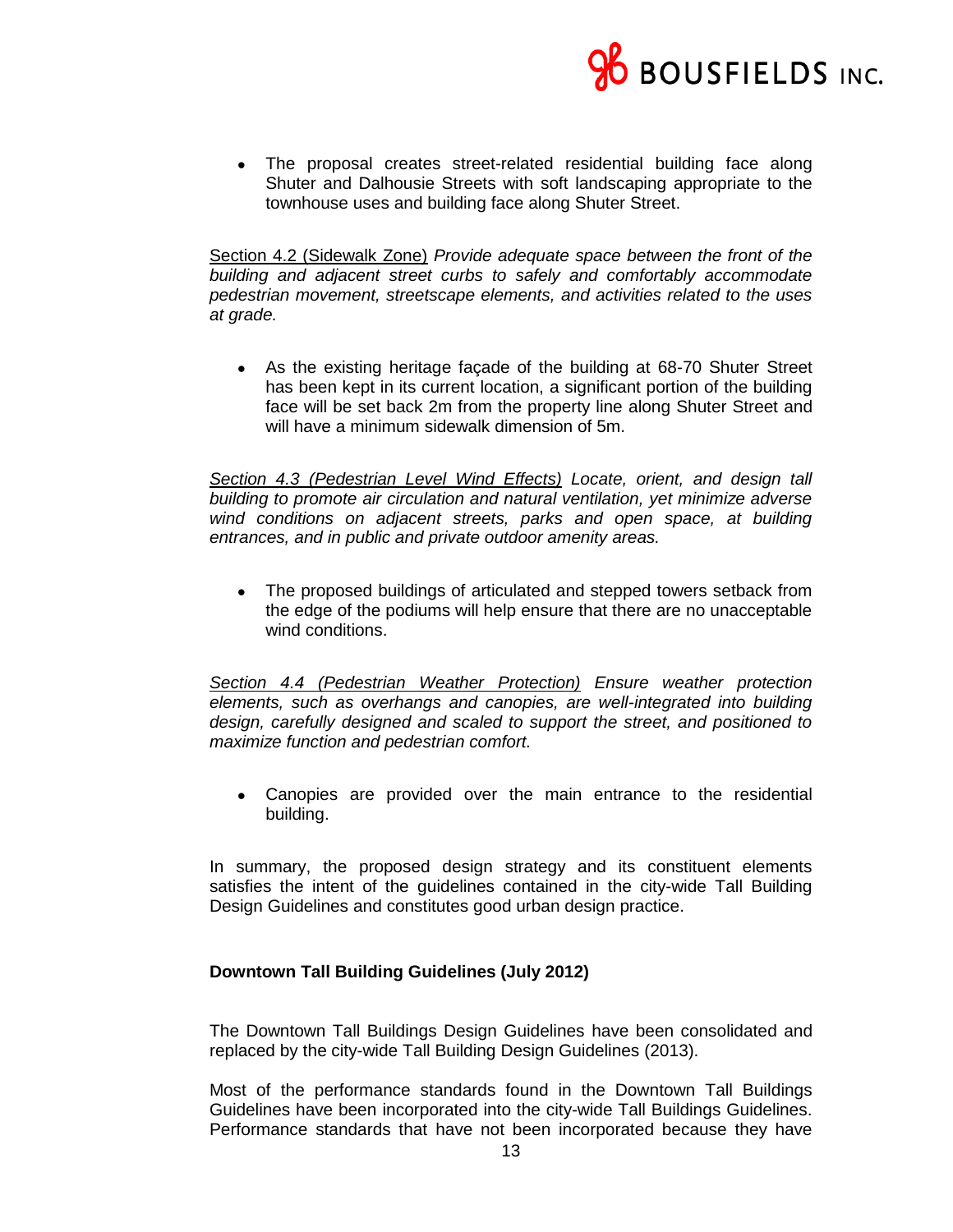

special Downtown applicability will continue to apply to tall buildings development in the Downtown area and will remain in a consolidated, companion guideline renamed the "Downtown Tall Buildings: Vision and Supplementary Design Guidelines" (2013).

At the time of writing this letter, the Downtown Tall Buildings: Vision and Supplementary Design Guidelines are not yet available. This letter will discuss the Downtown Tall Buildings Vision and Performance Standards Design Guidelines.

It should be noted that the Downtown Tall Buildings Vision and Performance Standards Design Guidelines indicate that the guidelines are intended to provide a degree of certainty and clarity of common interpretation; however, as guidelines, they should also be afforded some flexibility in application, particularly when looked at cumulatively.

The Downtown Tall Buildings Guidelines recommends a regime of specific heights matched to specific streets in the Downtown and that certain City parks be designated as "Signature Parks/Open Spaces", a new designation recommended by the Guidelines for parks which have special historic and /or cultural significance and that currently receive sunlight through most of the day between March  $21<sup>st</sup>$  and September  $21<sup>st</sup>$ . It is recommended that no additional shadow impact be permitted on these parks between 10:00 am and 4 p.m. on September  $21^{st}$  and between 12:00 pm and 2:00 pm on September 21 $^{st}$ .

With respect to this site and area, the Guidelines identify Shuter and Dalhousie Streets as Secondary High Streets. Tall buildings are appropriate on Secondary high streets, but on a lower scale than adjacent High streets. The site is not adjacent to a "Signature Park".

In our opinion, the design of the proposed development is generally in keeping with Performance Standards that are set out in the Downtown Tall Buildings Vision and Performance Standards Design Guidelines, as set out below.

Performance Standard #2: Minimum Sidewalk Widths recommends that street rights-of-ways of 20-30m should provide a minimum sidewalk dimension of 4.8m, and a minimum width of 6m for street rights-of-way greater than 30 metres.

 The proposed building fronts Shuter Street, which has a right-of-way of 20m and Dalhousie Street, which has a right-of-way of 13m. As the existing heritage façade of the building at 68-70 Shuter Street has been kept in its current location, a significant portion of the building face will be set back 2m from the property line along Shuter Street and will have a minimum sidewalk dimension of 5m, in excess of the recommended standard.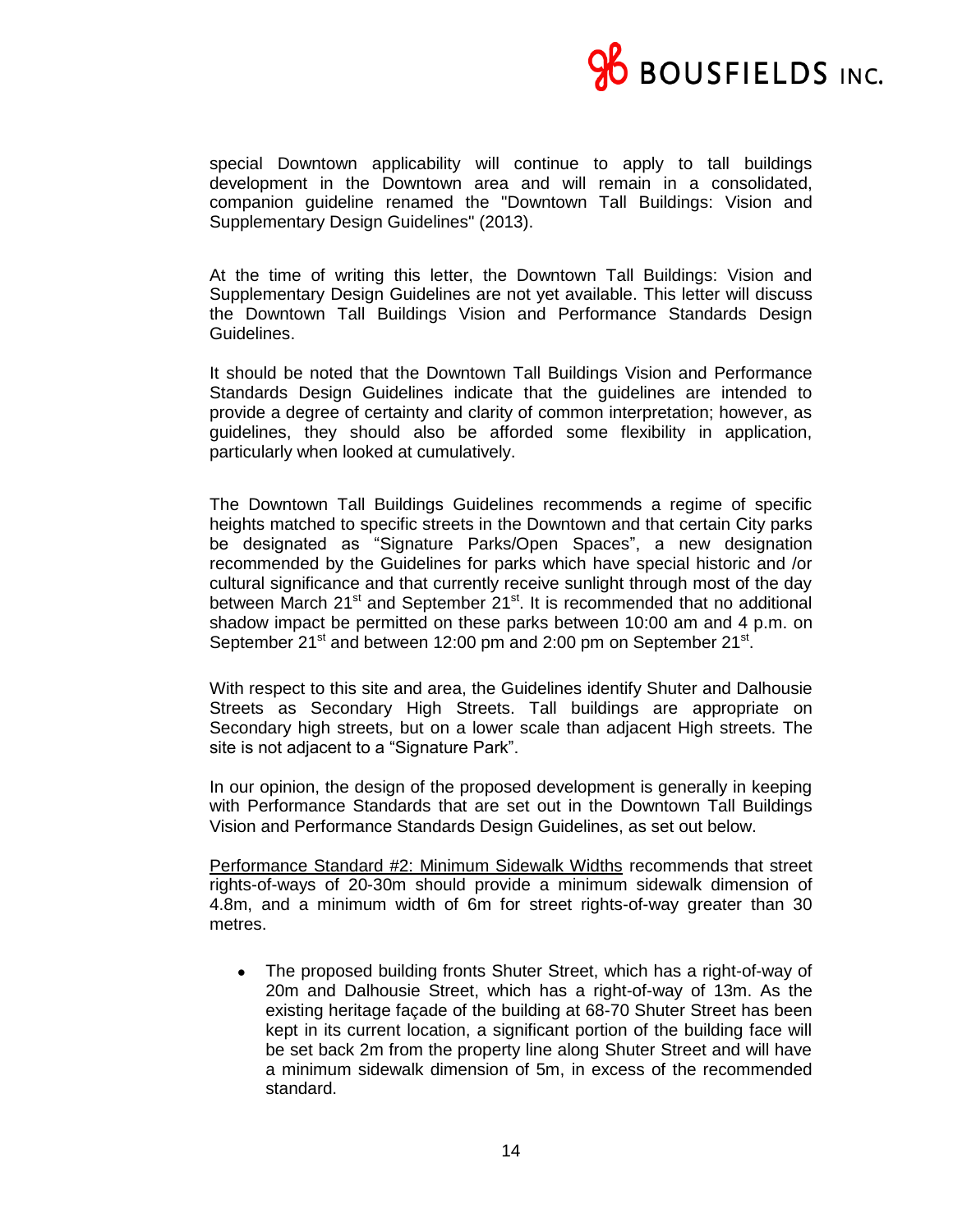

Performance Standard #3: Minimum & Maximum Base Building Heights recommends a minimum base building height of 10.5m or 3 storeys, with a maximum height to street right-of-way width ratio of 1:1; and that the main front wall of the base building be no higher than 80% of the width of the street rightof-way.

 This performance standard is addressed by the 3-storey podium element that fronts onto Shuter Street and extends through the site. The height of the base building (11m) is less than 80% of the Shuter Street right-of-way.

Performance Standard #14: Maximum Floor Plate Size recommends a maximum tower floor plate of  $750m^2$  (measured from the exterior walls, but excluding balconies). An exception to the  $750m<sup>2</sup>$  floor plate size is made for residential and mixed-use buildings that are greater than 50 storeys in height.

• The proposed tower floorplate of the 28-storey building is a highly articulated point tower with a typical floor plate of approximately 625.6 $m^2$ . The proposal is in keeping with this performance standard.

Performance Standard #15: Tower Setback from the Podium recommends that the tower portion of a tall building, including balconies, be set back a minimum of 3m from the podium for a minimum of two-thirds of the length of the tower facing the street.

• The tower is articulated and stepped back from the podium. Due to the curvilinear design of the tower face at the northwest and southeast, the tower setbacks varies. At the  $4<sup>th</sup>$  and  $5<sup>th</sup>$  floor levels, the tower is setback between 1.5m and 7.2m from the podium face along Shuter Street and between 1.5m and 9.9m from the podium face along Dalhousie Street. From the  $6<sup>th</sup>$  to the 25<sup>th</sup> floors, the tower will be setback between 0m and 7.2m from the podium face along Shuter Street and between 0 and 9.9m from the podium face along Dalhousie Street. From the  $26<sup>th</sup>$  to the 28<sup>th</sup> floors, the tower will continue to be setback between 0m and 7.2m from the podium face along Shuter Street. The tower will be setback between 2.5m and 9.9m from the podium face along Dalhousie Street. These setbacks generally address the performance standard above.

Performance Standard #16: Tower Separation Distances requires a tall building tower to be located a minimum of 12.5m away from the side and rear property lines or the centre line of an abutting lane, measured from the external wall of the building; the minimum spacing distance between two tall buildings on the same site will be a minimum of 25m, measured from the external walls.

Performance Standard #17: Small Sites identifies small sites as sites on which a tall tower cannot be constructed with the required setbacks set out in Performance Standards #15 and #16; buildings on small sites are limited to the base building height with a 45-degree angular plane above.